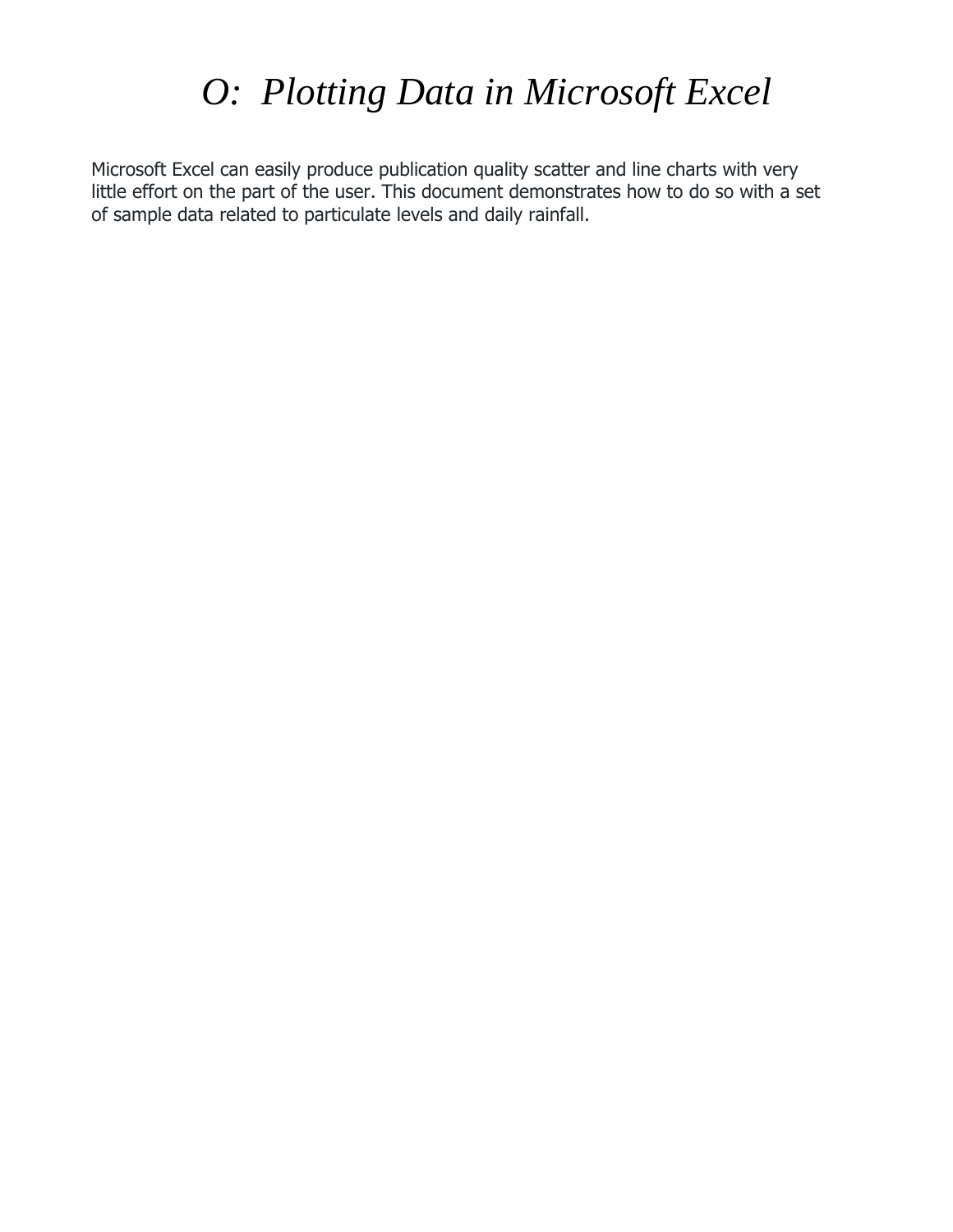## **Create a Scatter Chart**



The following procedure demonstrates how to create the above scatter chart given this tabulated data:

| <b>Daily Rainfall</b> | <b>Particulate Level</b> |
|-----------------------|--------------------------|
| 4.1                   | 122                      |
| 4.3                   | 117                      |
| 5.7                   | 112                      |
| 5.4                   | 114                      |
| 5.9                   | 110                      |
| 5.0                   | 114                      |
| 3.6                   | 128                      |
| 1.9                   | 137                      |
| 7.3                   | 104                      |

- 1. Copy the example worksheet data into a blank worksheet.
- 2. Select the data you want to plot in the scatter chart.
- 3. Click the **Insert** tab, and then click **Insert Scatter (X, Y) or Bubble Chart**.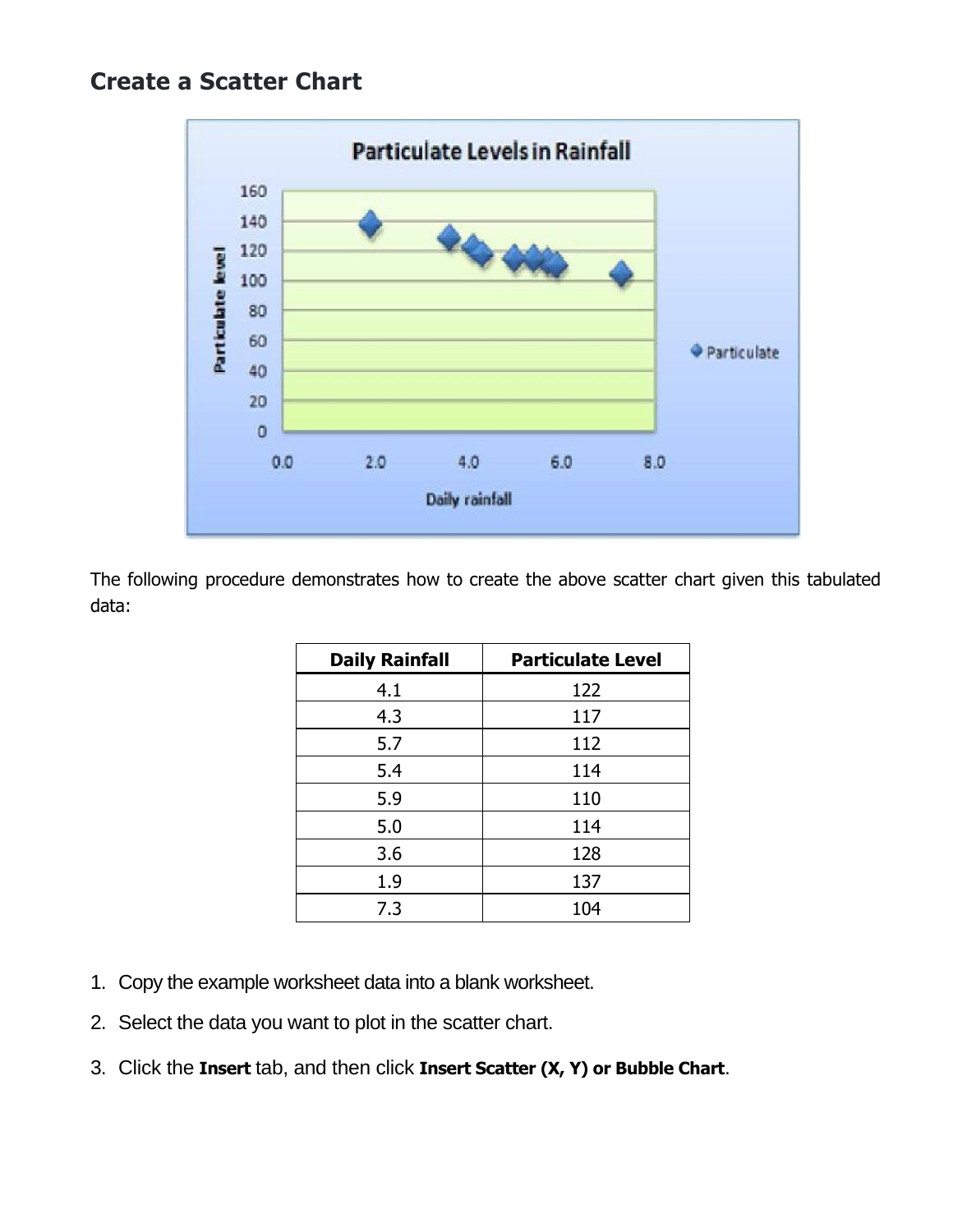#### 4. Click **Scatter**.

**Tip:** You can rest the mouse on any chart type to see its name.

- 5. Click the chart area of the chart to display the **Design** and **Format** tabs.
- 6. Click the **Design** tab, and then click the chart style you want to use.
- 7. Click the chart title and type the text you want.
- 8. To change the font size of the chart title, right-click the title, click **Font**, and then enter the size that you want in the **Size** box. Click **OK**.
- 9. Click the chart area of the chart.
- 10. On the **Design** tab, click **Add Chart Element** > **Axis Titles**, and then do the following:
	- a. To add a horizontal axis title, click **Primary Horizontal**.
	- b. To add a vertical axis title, click **Primary Vertical**.
	- c. Click each title, type the text that you want, and then press Enter.
	- d. For more title formatting options, on the **Format** tab, in the **Chart Elements** box, select the title from the list, and then click **Format Selection**. A Format Title pane will appear. Click **Size & Properties**, and then you can choose

#### **Vertical alignment**, **Text direction**, or **Custom angle**.

11. Click the plot area of the chart, or on the **Format** tab, in the **Chart Elements** box, select **Plot Area** from the list of chart elements.

| Recommended<br>Charts | de Leó<br>XX - the The<br>Maps PivotChart<br>3D<br>Map -<br>斥<br><b>Tours</b>                                                                                       |  |  |  |
|-----------------------|---------------------------------------------------------------------------------------------------------------------------------------------------------------------|--|--|--|
|                       | Insert Scatter (X, Y) or Bubble Chart<br>Use this chart type to show the<br>relationship between sets of values.                                                    |  |  |  |
| M                     | Click the arrow to see the different<br>types of scatter and bubble charts<br>available and pause the pointer on<br>the icons to see a preview in your<br>document. |  |  |  |

| w                       | View                                                 | Developer    | Help | Design | Form |
|-------------------------|------------------------------------------------------|--------------|------|--------|------|
| $\frac{1}{2}$<br>t<br>ĸ | <b>START TOO</b><br><b>SAN ANTICIPAL AND INCOME.</b> |              |      |        |      |
|                         |                                                      | Chart Styles |      |        |      |

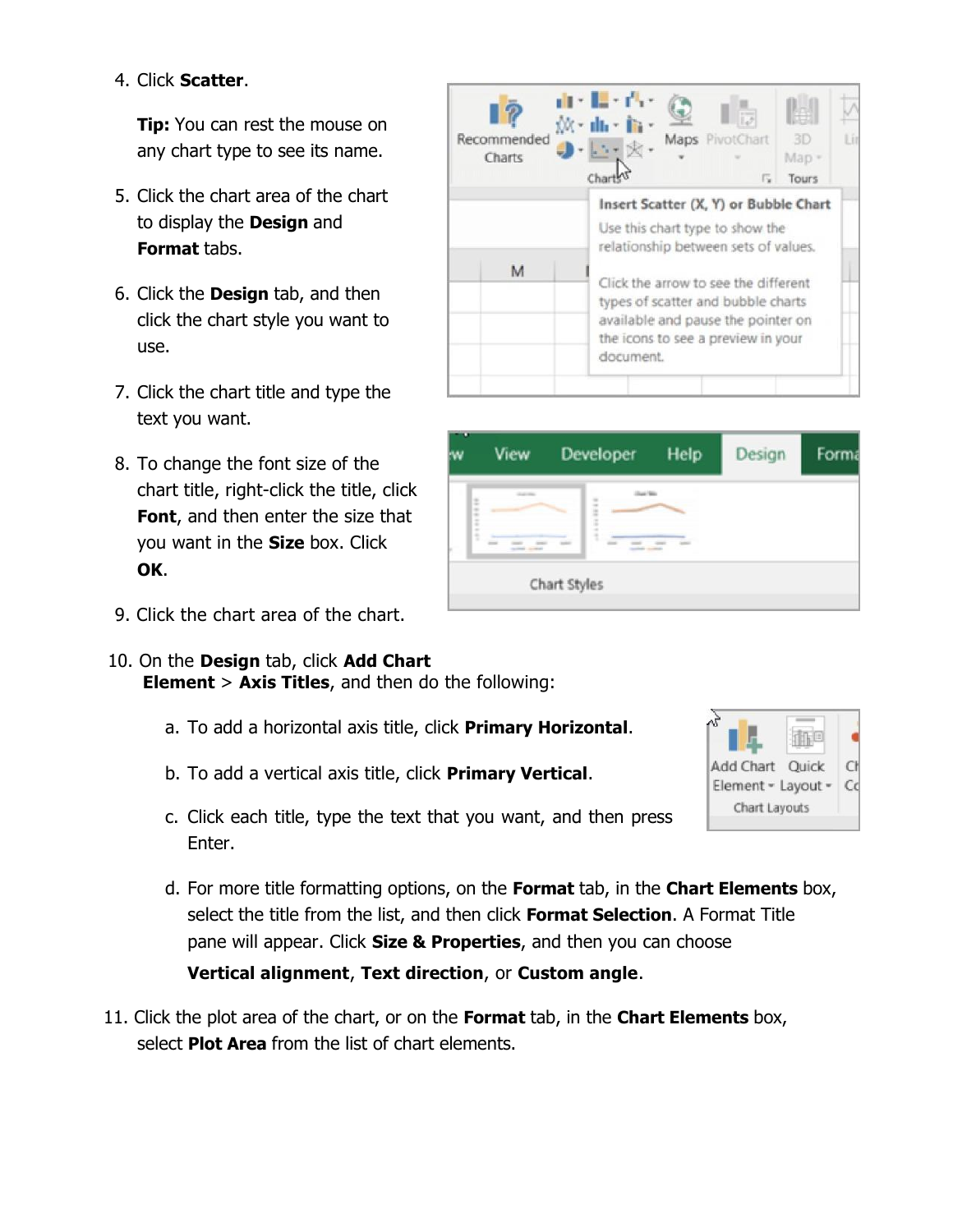- 12. On the **Format** tab, in the **Shape Styles** group, click the **More** button, and then click the effect that you want to use.
- 13. Click the chart area of the chart, or on the **Format** tab, in the **Chart Elements** box, select **Chart Area** from the list of chart elements.
- 14. On the **Format** tab, in the **Shape Styles** group, click the **More** button, and then click the effect that you want to use.
- 15. If you want to use theme colors that are different from the default theme that is applied to your workbook, do the following:
	- a. On the **Page Layout** tab, in the **Themes** group, click **Themes**.
	- b. Under **Office**, click the theme that you want to use.



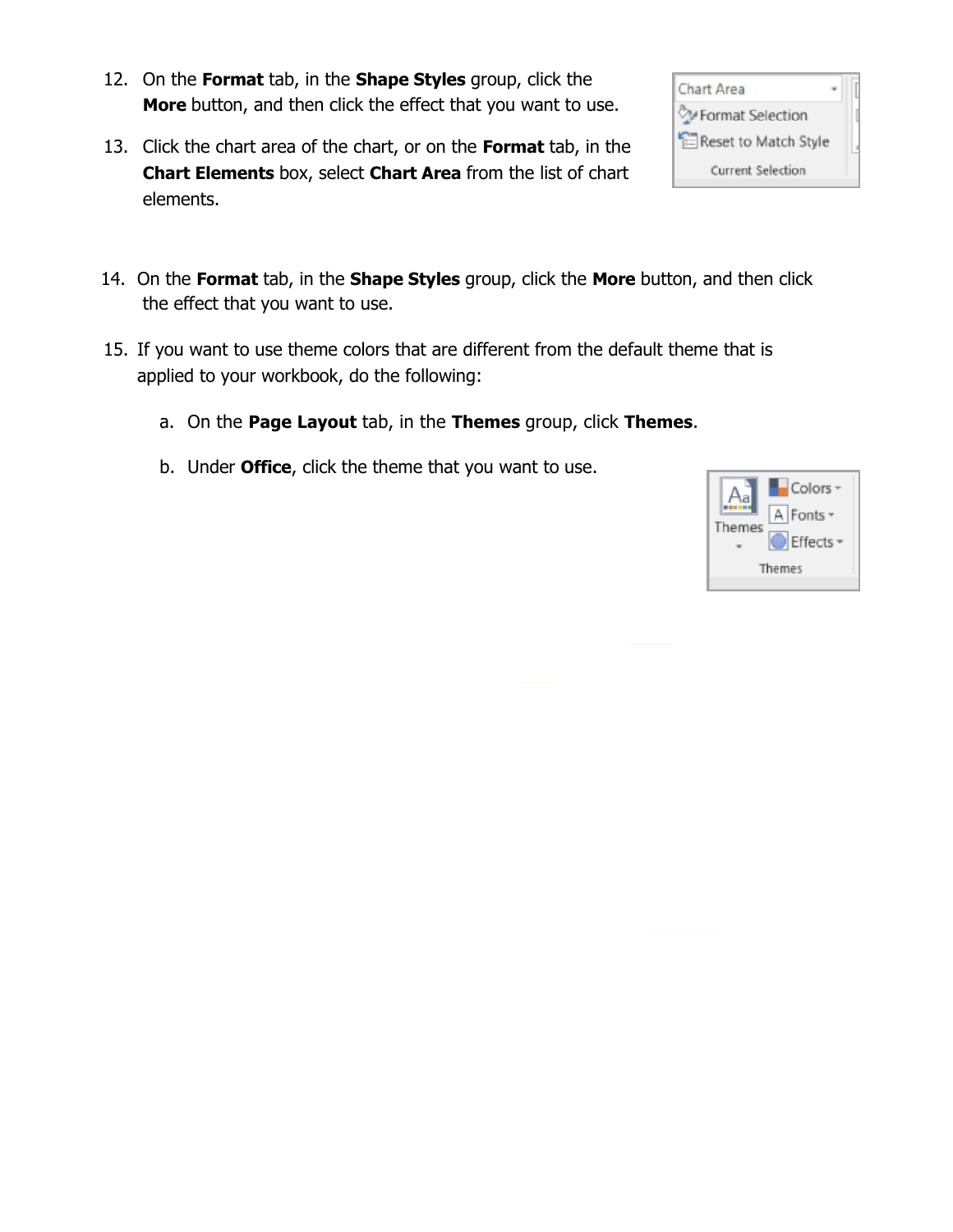### **Create a Line Chart**



The following procedure demonstrates how to create the above scatter chart given this tabulated data:

| <b>Date</b> | <b>Daily Rainfall</b> | <b>Particulate Level</b> |
|-------------|-----------------------|--------------------------|
| 01/01/07    | 4.1                   | 122                      |
| 01/02/07    | 4.3                   | 117                      |
| 01/03/07    | 5.7                   | 112                      |
| 01/04/07    | 5.4                   | 114                      |
| 01/05/07    | 5.9                   | 110                      |
| 01/06/07    | 5.0                   | 114                      |
| 01/07/07    | 3.6                   | 128                      |
| 01/08/07    | 1.9                   | 137                      |
| 01/09/07    | 7.3                   | 104                      |

- 1. Copy the example worksheet data into a blank worksheet.
- 2. Select the data that you want to plot in the line chart.
- 3. Click the **Insert** tab, and then click **Insert Line or Area Chart**.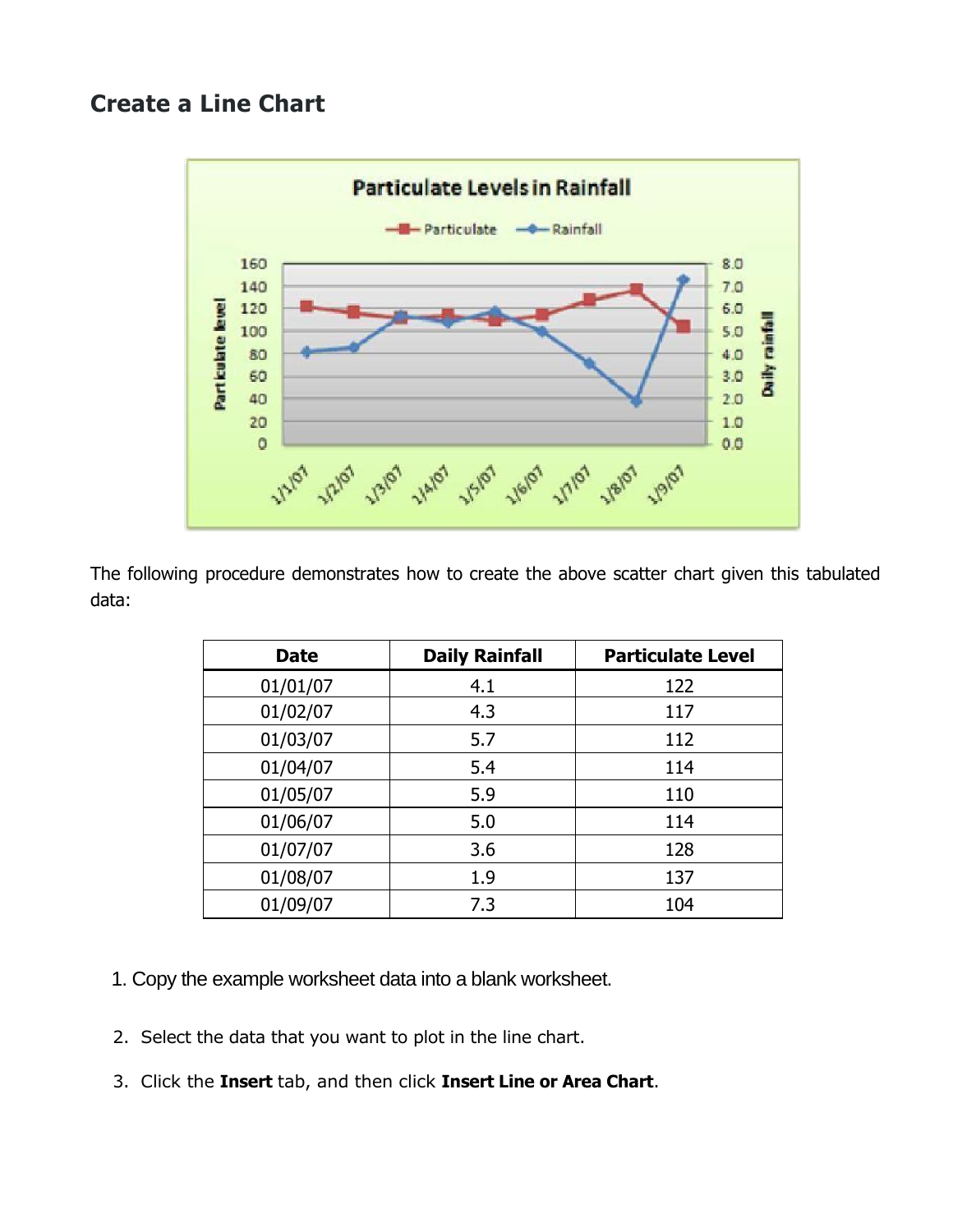- 4. Click **Line with Markers**.
- 5. Click the chart area of the chart to display the **Design** and **Format** tabs.
- 6. Click the **Design** tab, and then click the chart style you want to use.
- 7. Click the chart title and type the text you want.
- 8. To change the font size of the chart title, rightclick the title, click **Font**, and then enter the size that you want in the **Size** box. Click **OK**.
- 9. Click the chart area of the chart.
- 10. On the chart, click the legend, or add it from a list of chart elements (on the **Design** tab, click **Add Chart Element** > **Legend**, and then select a location for the legend).
- 11.To plot one of the data series along a secondary vertical axis,

click the data series, or select it from a list of chart elements (on the **Format** tab, in the **Current Selection** group, click **Chart Elements**).

- 12. On the **Format** tab, in the **Current Selection** group, click **Format Selection**. The Format Data Series task pane appears.
- 13. Under **Series Options**, select **Secondary Axis**, and then click **Close**.



|   | View | Developer    | <b>Help</b> | Design | Forma |
|---|------|--------------|-------------|--------|-------|
| t | ---  |              |             |        |       |
|   |      | Chart Styles |             |        |       |



| Chart Area               |
|--------------------------|
| Format Selection         |
| Reset to Match Style     |
| <b>Current Selection</b> |